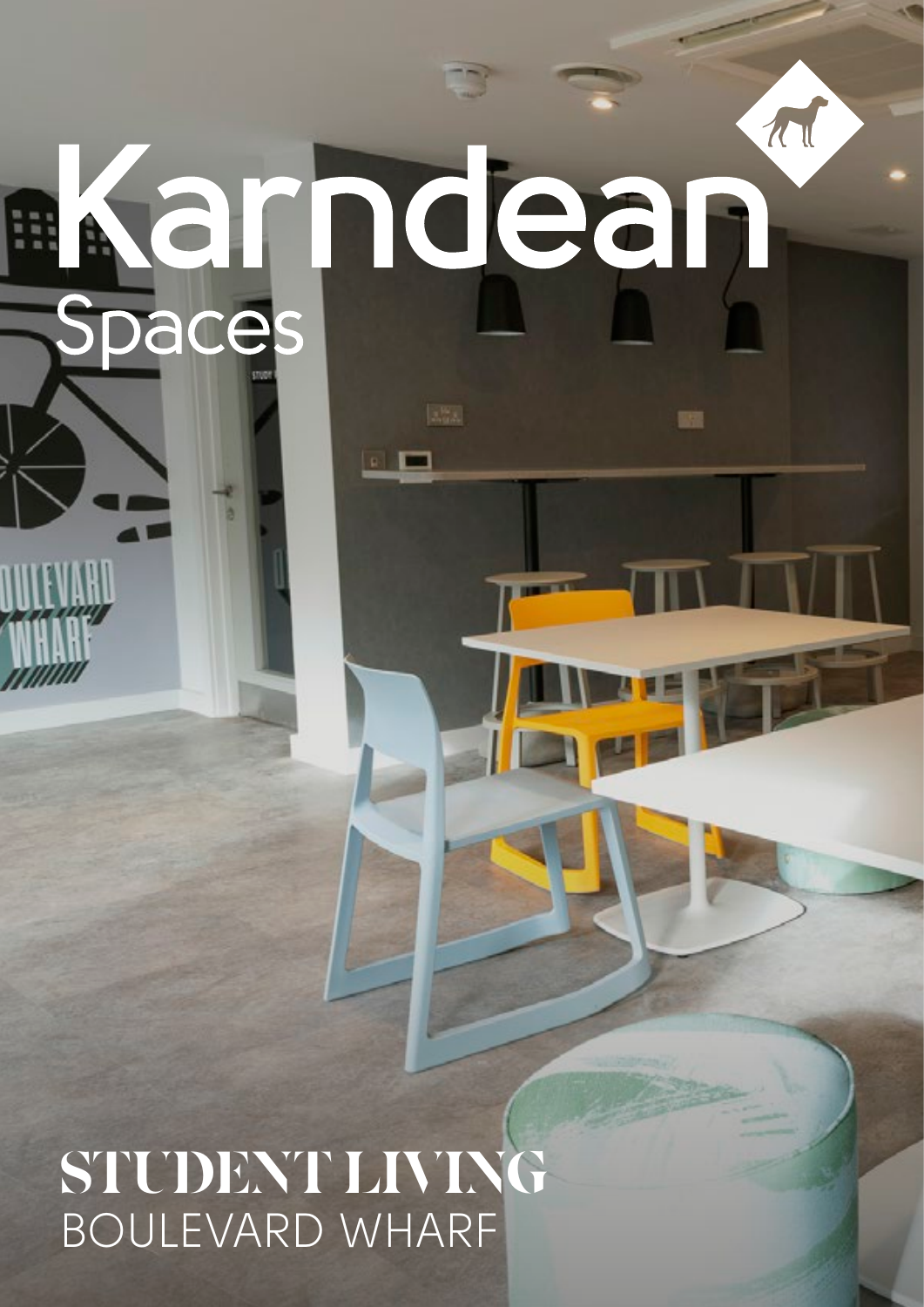# THE BRIEF

When Bricross Developments secured a prestigious site on the Nottingham Canal waterfront to build student accommodation, MAS Architecture and Atomic Interiors were the ideal choice to create an eye-catching and stylish building that would offer high quality contemporary student living.

The team was briefed to design a characterful building complex that was sympathetic to the local architecture. A luxury interior would include modern conveniences with peaceful living quarters and energetic communal spaces that could effortlessly stand up to the demands of student life.

**Sector:** Student Living **Client:** Bricross Developments **Architect:** MAS Architecture **Interior Designer:** Atomic Interiors **Area:** 690m2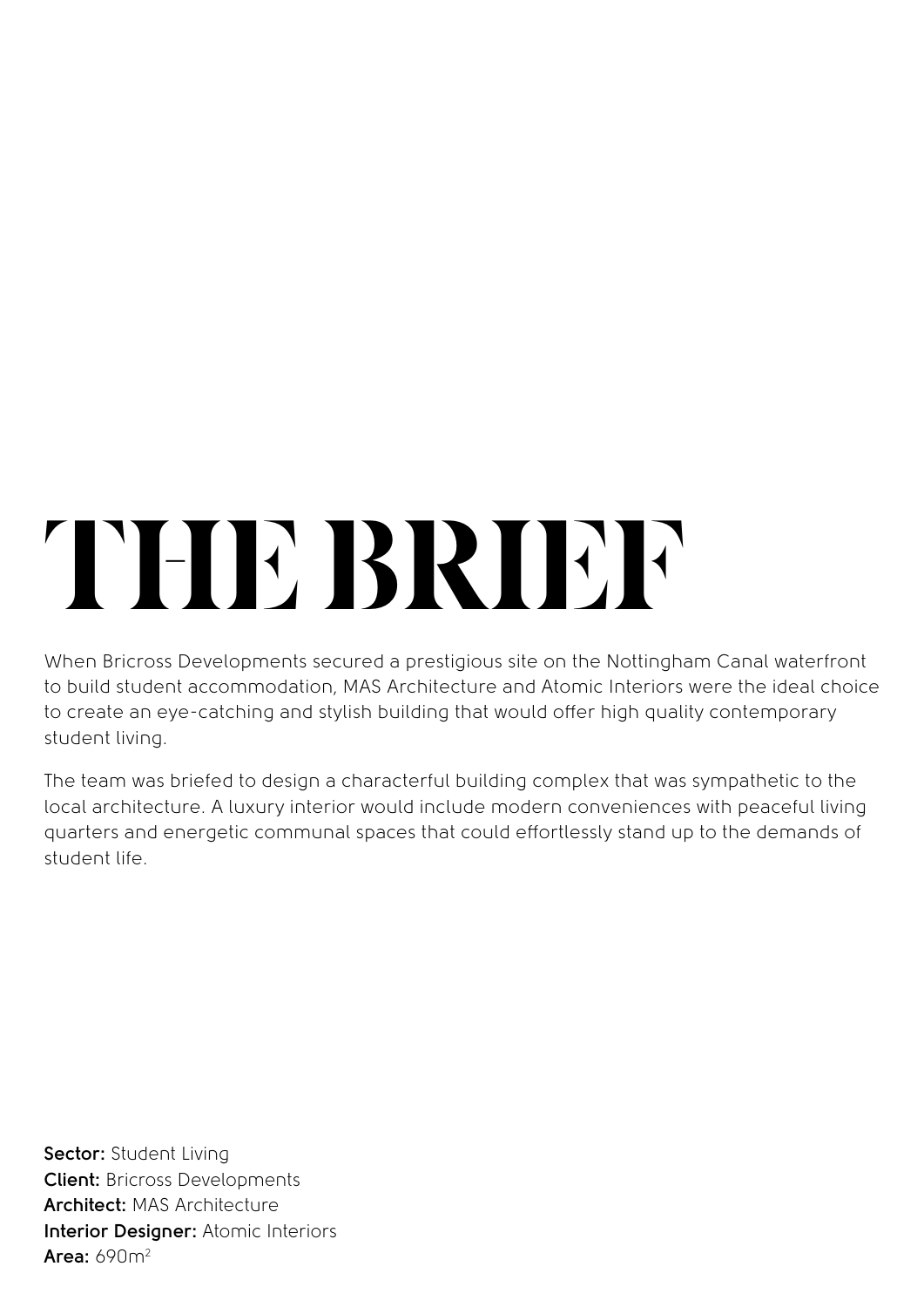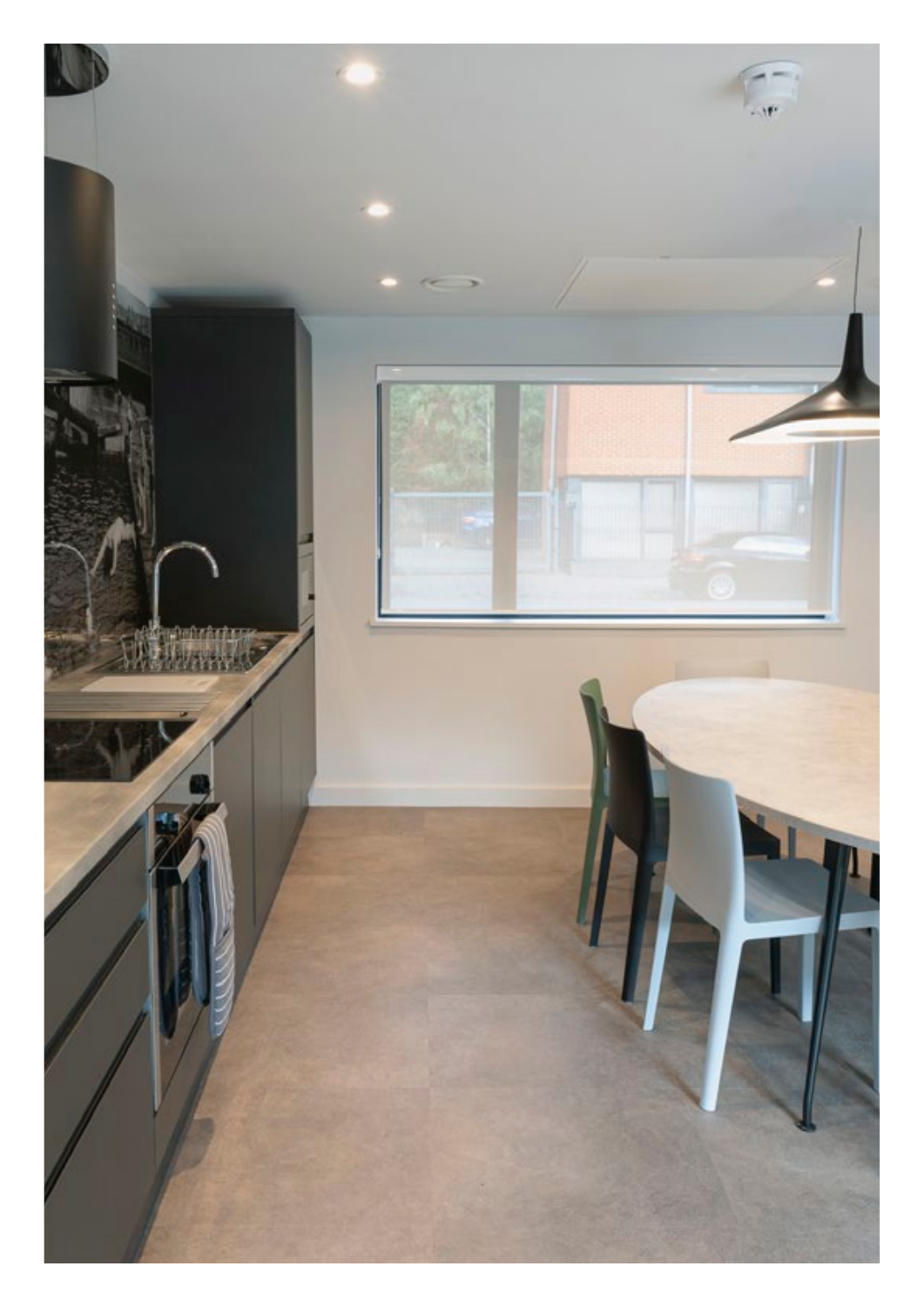#### THE CONCEPT

The narrow waterfront site with its curved canalside frontage suggested a building shape and form inspired by narrow boats. The buildings feature overhanging roofs elaborated with top floor set back which refers to the cabin on a narrow boat.

Sharon Walker from Atomic Interiors explained: "The luxury interior was designed with comfort and quality in mind to create contemporary and stylish student accommodation."

An airy grey colour scheme has been used throughout the private and communal spaces for a modern industrial style that maximises light and sense of space. Materials were chosen to fit in with these aesthetics but also for durable, easy clean finishes to provide reassuringly high levels of hygiene.

**Below left** Korlok Baltic Limed Oak **RKP8111**

**Below right** LooseLay Colorado **LLT201**



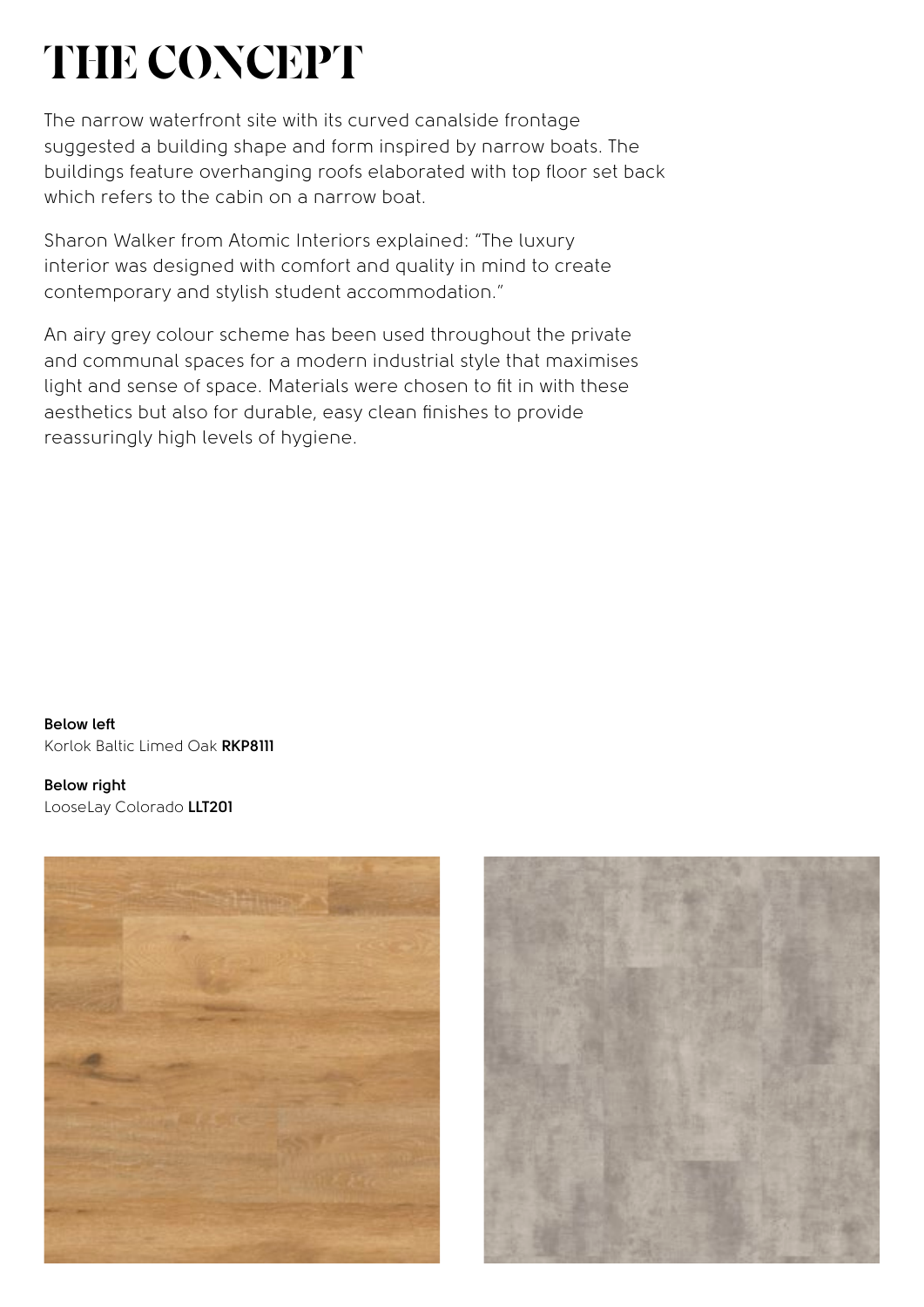



**Top right** LooseLay Colorado **LLT201**

**Below right** Korlok Baltic Limed Oak **RKP8111**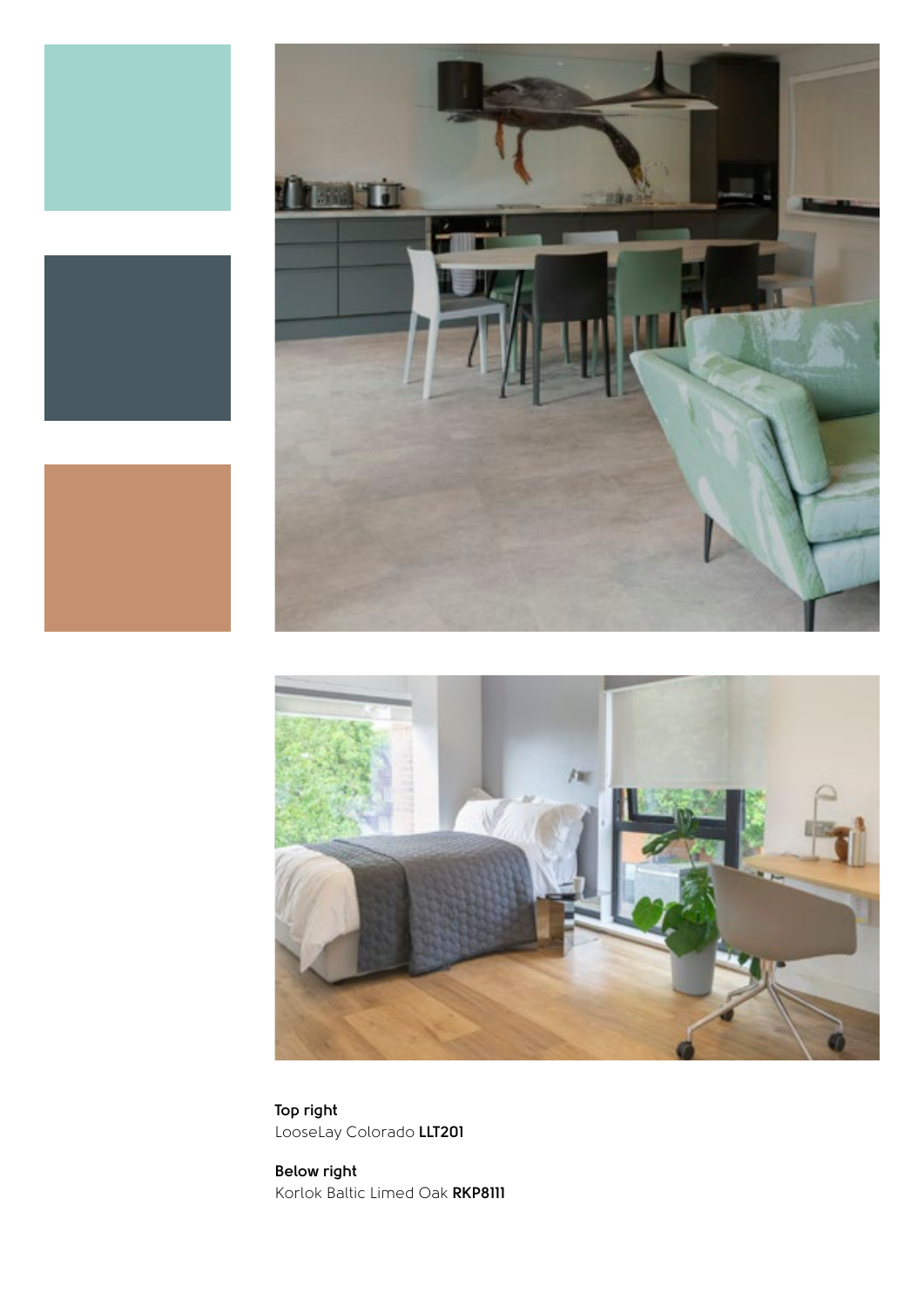### THE LOOK

In the communal living space, the industrial styling and oversized canalside artwork links the building to the locality and its history. Bringing the look of a sealed concrete floor but with the comfort, acoustics and hygiene of luxury vinyl, Colorado from the LooseLay range offers a practical flooring that is quiet underfoot, waterproof and forgiving of spills and scrapes. If required, tiles can be individually lifted and replaced for quick and simple repairs.

The 66 studio apartments have been designed with comfort and quality in mind. The neutral grey colour scheme and large windows that allow natural light to flood in are complemented by Baltic Limed Oak from the Korlok range which introduces the warm tones and interesting grain details of Danish oak. With superior acoustic benefits, the Korlok flooring reduces sound transfer to the floor below by 21dB, helping to support a quiet environment.

Jacquelynn Davies at Bricross Developments said: "To create the luxurious contemporary style we were after it was key that materials offered a timeless style and hard wearing surface yet also came within a certain price point. Sustainability is a key concern so selecting products with a long life has helped us reduce the environmental impact of the building."

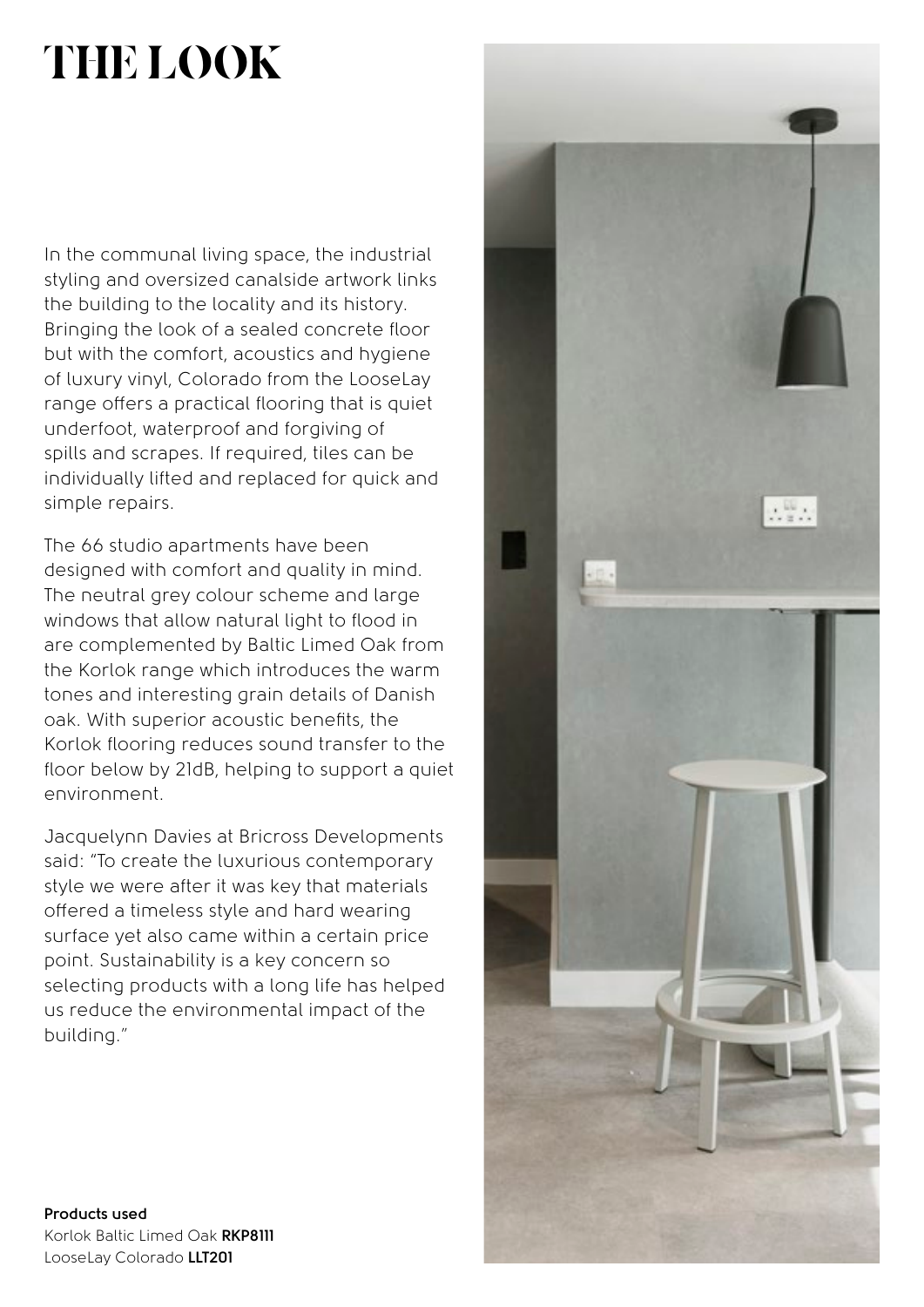



**Above** LooseLay Colorado **LLT201**

**Bottom right** Korlok Baltic Limed Oak **RKP8111**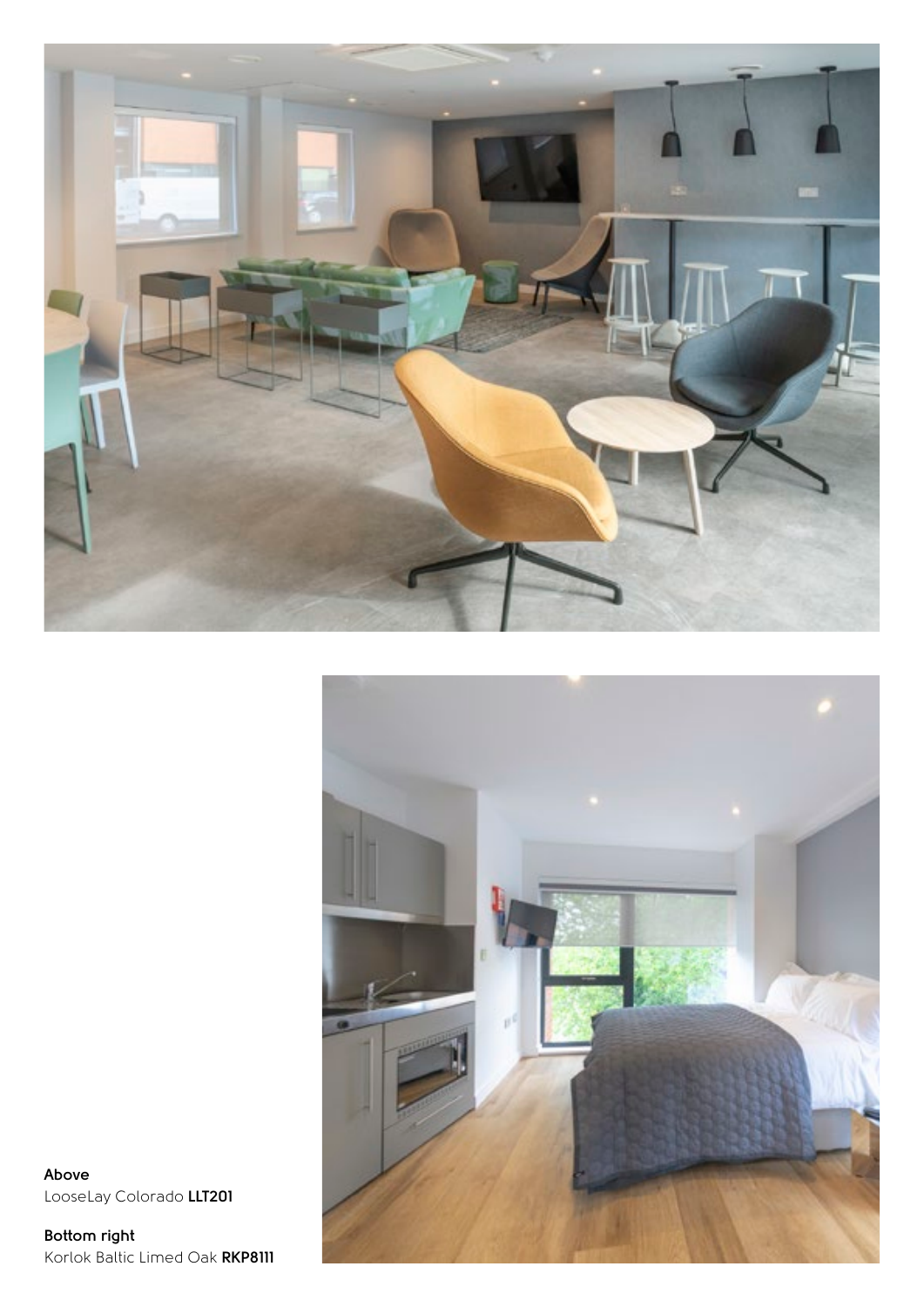#### FEELING INSPIRED

We have a variety of tools available to help you achieve the look you desire for your project:

#### **Commercial Floorstyle**

Check out our interactive room viewer, Floorstyle. Play around with different floor designs, laying patterns and design features using either our examples of typical commercial settings or upload a photo of a project you're currently working on to choose a floor to suit.

**[karndean.com/commercialfloorstyle](http://)**



#### **Commercial brochure**

Showcasing photography spanning all sectors, our commercial brochure is a comprehensive guide to all of the products we offer. **[karndean.com/commercialbrochure](http://)**

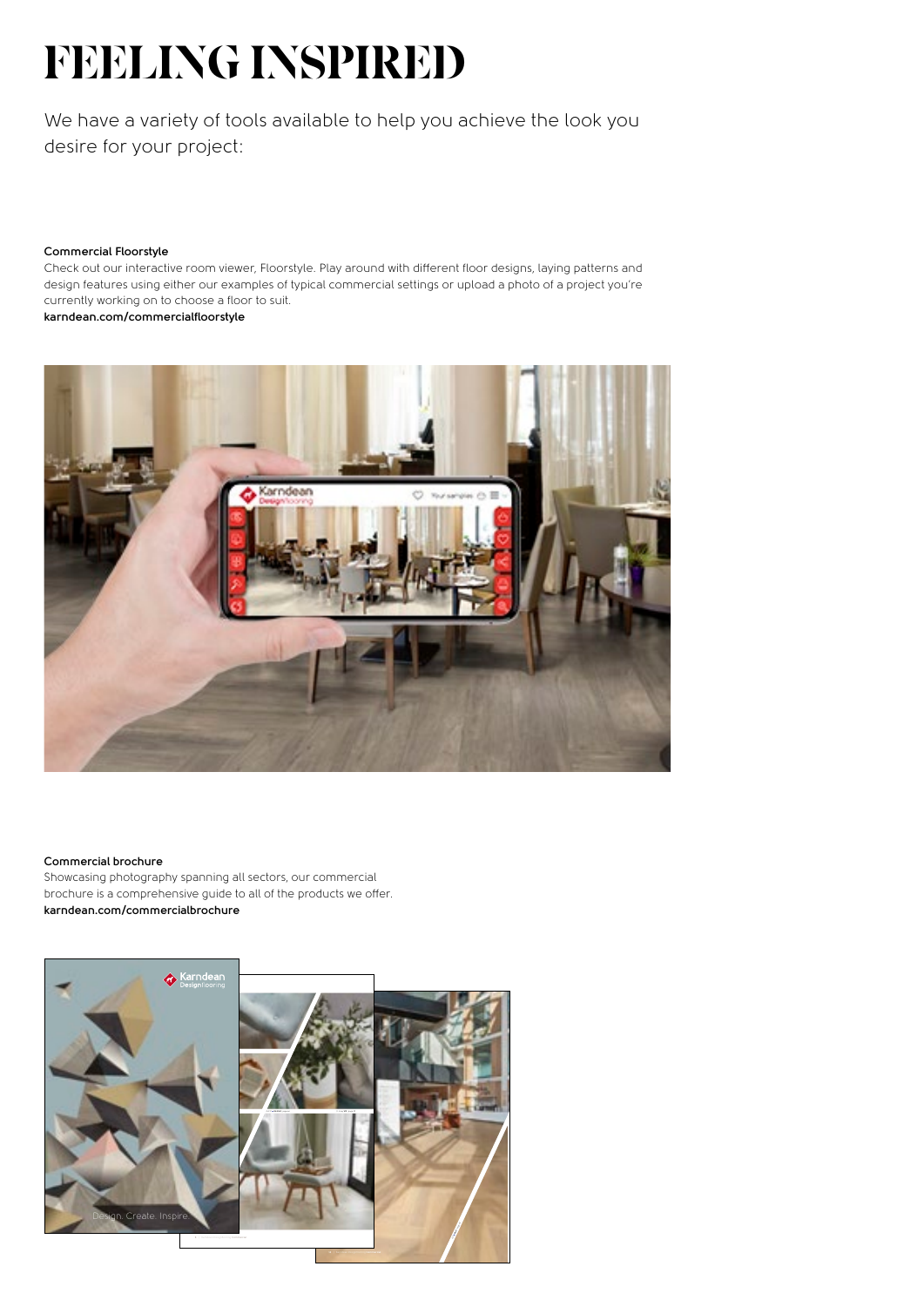## PRODUCTS SPECIFIED



|                                                                      |               | Standard                                      | Korlok Result                           | LooseLay Result                               |
|----------------------------------------------------------------------|---------------|-----------------------------------------------|-----------------------------------------|-----------------------------------------------|
| $\color{red} \color{red} \textcolor{blue}{\textcircled{\texttt{H}}}$ | Size          | FN ISO 24342                                  | $1420.0$ mm x $225.0$ mm                | $5000$ mm x 610.0 mm                          |
| ₩                                                                    | Thickness     | FN ISO 24346                                  | $6.5$ mm                                | $4.5$ mm                                      |
| ÊX                                                                   | Wear layer    | FN ISO 24340                                  | $0.55$ mm                               | $0.55$ mm                                     |
|                                                                      | Guarantee     | Light industrial<br>Commercial<br>Residential | N/A<br>15 years*<br>Lifetime guarantee* | 15 years*<br>15 years*<br>Lifetime guarantee* |
| ×.                                                                   | Bevelled edge |                                               | Micro                                   | Nο                                            |

\* Subject to terms. Please speak to your Commercial Specification Manager for more information.



To view the full technical specification for each of our product ranges visit our website: **karndean.com/commercialtechdata**

Product used in cover image: LooseLay Colorado **LLT201**